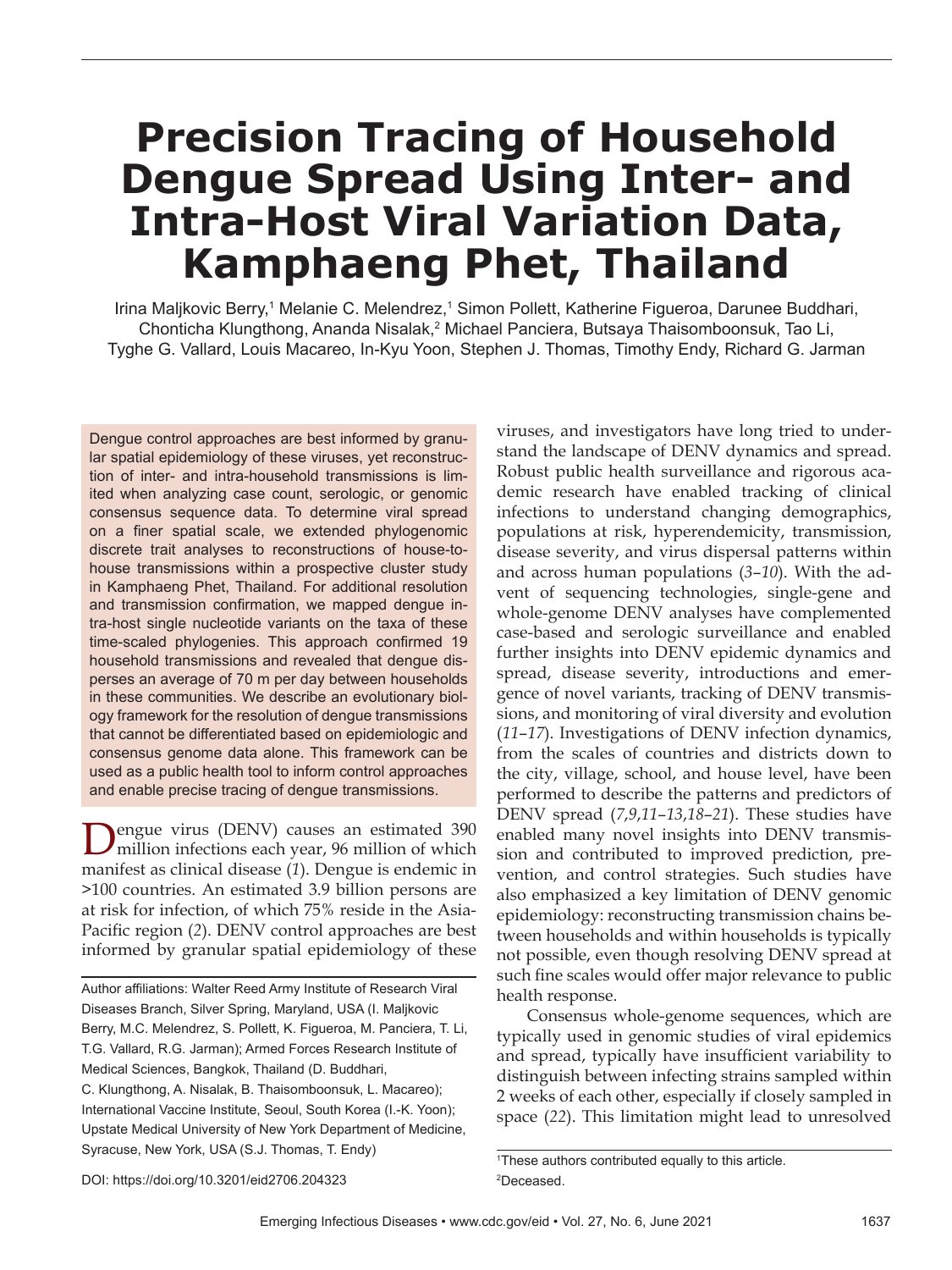and low confidence phylogenetic tree topologies, unable to discern the exact relationships between closely related taxa, and thus unable to provide confident insights into the fine scale viral transmission patterns. In the case of DENV, the use of consensus env-gene or whole-genome data has been able to resolve finescale clustering of cases within 200 m but has not been able to determine discrete inter-household or withinhousehold transmissions (*12*).

DENV, like other RNA viruses, exists within a host as a population of distinct viral variants. Together, these viral variants are usually assembled into a single viral consensus genome, but separately, they hold additional intra-host variant sequence information that can provide further resolution. Transmission of within-host minor viral variants, existing at low frequencies and therefore often not reflected in the consensus genome, has been reported for several different viral pathogens (*23*–*27*). An increasing number of studies have used this additional genetic information to confirm viral transmissions, and new tools that use both intra- and inter-host genetic variation have been developed for inference of transmission chains and transmission directions (*23*,*26*,*28*,*29*). We designed a study that explicitly measures the patterns of DENV minor variant transmission in a natural epidemic setting, to resolve more spatially explicit viral transmissions.

We investigated the level of transmission reconstruction granularity that can be achieved for DENV by analyzing 410 DENV whole genomes sampled from human and vector specimens in Kamphaeng Phet, Thailand, and sequenced by using next-generation sequencing techniques. A combination of Bayesian analyses and intra-host single nucleotide variant (iSNV) information, along with temporal and spatial epidemiologic data, enabled fine-scale reconstructions of transmission chains and houseto-house spread, as well as genomic confirmation of within-household transmission clusters. This approach could be used in public health to reconstruct fine-scale DENV transmissions and support dengue control and prevention efforts.

# **Methods**

## **Ethics Statement**

The samples used in this study were virus isolates, which originated from samples collected in a study described in Thomas et al. (*30*), per the protocols approved by the institutional review boards (IRBs) of the Thai Ministry of Public Health, Walter Reed Army Institute of Research, and the State University of New York's Upstate Medical University. The IRBs of the University of California, Davis, University of Rhode Island, and University at Buffalo established relying agreements with the Walter Reed Army Institute of Research IRB. All isolates were deidentified, and this study's research team had no access to identification codes.

## **Prospective Cluster Study and Data Collection**

The prospective cluster study method has been described previously (*30*). In brief, the study was conducted in Kamphaeng Phet Province (Kamphaeng Phet), Thailand. A blood sample was obtained from patients admitted to Kamphaeng Phet Hospital with a diagnosis of an acute dengue infection; if positive for DENV by PCR, the virus was isolated with low passage number in C6/36 cell culture or in Toxorhynchites splendens mosquito followed by C6/36 (Appendix Table 1, https://wwwnc.cdc.gov/EID/ article/27/6/20-4323-App1.pdf). Patients who were DENV PCR-positive were considered index casepatients for a cluster investigation. The exact house locations of index case-patients was mapped through a geographic information system by using a global positioning system unit. Homes within 100–200 m radius around the index case-patient's house were screened for additional cases in persons with a history of temperature  $\geq 38^{\circ}$ C within past 7 days, and a blood sample was collected from those persons who agreed to participate in the study. DENV reverse transcription PCR, viral isolation, and IgM/IgG ELISA were performed on all collected specimens.

# **Sequencing, Genome Assembly, and Minor Variant Determination**

We sequenced all DENV isolates to obtain whole genomes during 2009–2012 by using the Roche 454 FLX system (Roche, https://www.roche.com), the Illumina MiSeq next-generation sequencing system (Illumina, https://www.illumina.com), and, for gap filling, the Applied Biosystems 3130 Sanger sequencing platform (ThermoFisher Scientific, https:// www.thermofisher.com). We generated consensus genomes by using the in-house developed ngs\_mapper reference mapping pipeline and manually curated to ensure consensus accuracy (*31*). We submitted all consensus genomes to GenBank (accession nos. MN448597–9006). In addition to consensus, we screened all DENV serotype 1 (DENV-1) MiSeq-derived assemblies that had a minimum 1,000× depth of coverage throughout the genome for presence of iSNVs. We excluded DENV serotype 2 (DENV-2) genomes from iSNV analyses because some of the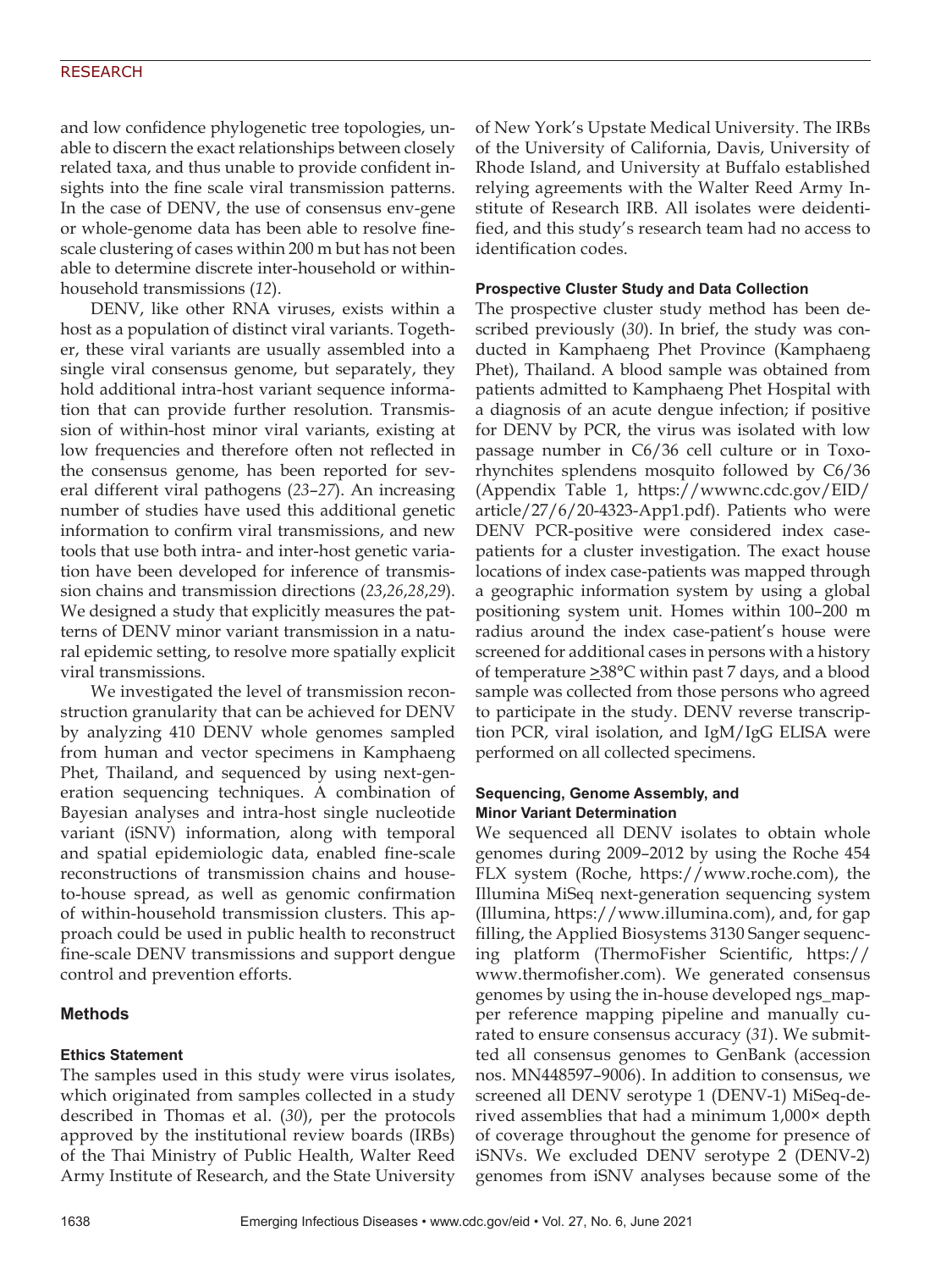samples did not have enough coverage, mainly because of being sequenced by using Roche 454. iSNVs were called if they were present at a conservative frequency of  $\geq$ 1% (minimum Phred of 30) called by Lofreq, a base caller previously shown to confidently call DENV iSNVs at this frequency (*32*,*33*). Additional manual iSNV curation removed variants present because of primer induced error, certain types of sequencing error, and strand bias higher than what was observed in confident iSNVs from each genome. In addition, we manually removed iSNVs that were consistently present at either ends of the reads from the analyses because these iSNVs have previously been shown to be spurious (*33*).

### **Phylodynamic Analyses**

We combined genomes for DENV serotypes 1–4 with GenBank references and aligned by using MUSCLE 3.8 (*34*). We used jModeltest2 to determine the best fit model of nucleotide substitution (*35*) and constructed maximum-likelihood trees for wholegenome sequence data from all 4 serotypes by using PhyML 3.0 with aLRT node support (*36*). Because discrete phylogeographic analyses to infer the household-scale geographic histories of all sampled viruses were computationally unfeasible, we subselected datasets from DENV maximum-likelihood trees that had most taxa sampled from households in the same subdistrict and had sufficient temporal structure (root-tip regression r>0.7) as determined by Temp-Est (*37*). Using these criteria, we selected 2 DENV-1 sublineages and 3 DENV-2 sublineages to infer the inter-household patterns of DENV spread by using BEAST 1.8.4 (*38*). We excluded DENV serotypes 3 and 4 (DENV-3 and DENV-4) from further analyses because of the weak sublineage temporal structure and limited clade sizes by individual subdistricts of Kamphaeng Phet. For each sublineage analysis, we geotagged time-stamped taxa by household as discrete traits. The final Markov Chain Monte Carlo chains had lengths required for statistical convergence, as indicated by effective sample size values >200 for key evolutionary parameters (Appendix Table 2). We constructed and annotated maximum clade credibility (MCC) trees by using Tree-Annotator. We manually inspected the MCC trees to determine probable and possible inter-household transmissions events. We defined probable interhousehold transmissions as origin household being directly ancestral to the destination household and both geographic states supported with a probability  $\geq$ 0.8 and plotted all iSNVs onto the resulting MCC trees. We used this information for confirmation or

detection of between-household spread and for detection of within-household connections.

#### **iSNV Distribution Statistical Analyses**

We compared the frequency of infected case-patients sharing iSNVs within a transmission cluster with the frequency of samples sharing these iSNVs across the sublineage by using  $\chi^2$  test. We defined a transmission cluster as the smallest cluster of genomes in the MCC tree containing all the genomes sharing the same iSNVs. Thus, if shared iSNVs are distributed across the tree in an unrelated manner, the transmission cluster they define will be large and will not differ significantly from the whole sublineage tree. A significant difference from the sublineage tree would thus indicate iSNV clustering not expected by chance. In addition, we compared pairwise p-distances between the genomes sharing iSNVs with 100 replicates of pairwise p-distances between 3 randomly sampled genomes across the 2 DENV-1 sublineages by using an in-house developed script. Using 3 genome pairwise distance in the randomized dataset was determined on the basis of the average size of the significant transmission clusters, as defined by  $\chi^2$  test.

## **Linear Regression Analyses of Transmission-Pair Distance over Sampling Time**

We performed crude estimates of the dispersal rate of DENV at an inter-household scale by a univariate linear regression model, which fit the difference in sampling days between confirmed transmission pairs as a single predictor, and distance between confirmed transmission pairs as the outcome variable. We fit this model by using all transmission pairs confirmed by the Bayesian consensus analysis, the iSNV analyses, or both. We used the coefficient of determination (R2 ) to determine model fit and the coefficient point estimate and 95% CI to estimate the average rate of DENV spread between households. We performed all regression analyses by using Stata 15.1 (StataCorp, https://www.stata.com).

#### **Results**

PCR-confirmed DENV cases in Kamphaeng Phet during 2010–2012 were dominated by DENV-2, with cocirculating DENV-1 and DENV-3. DENV-4 was detected to a small degree in 2011 and 2012 (Appendix Figure 1). A total of 410 DENV whole genomes were sequenced from samples collected during 2009–2012 in Kamphaeng Phet, including 100 DENV-1, 233 DENV-2, 64 DENV-3, and 13 DENV-4 genomes. The unique design of the Kamphaeng Phet cluster study provided an opportunity to investigate fine-scale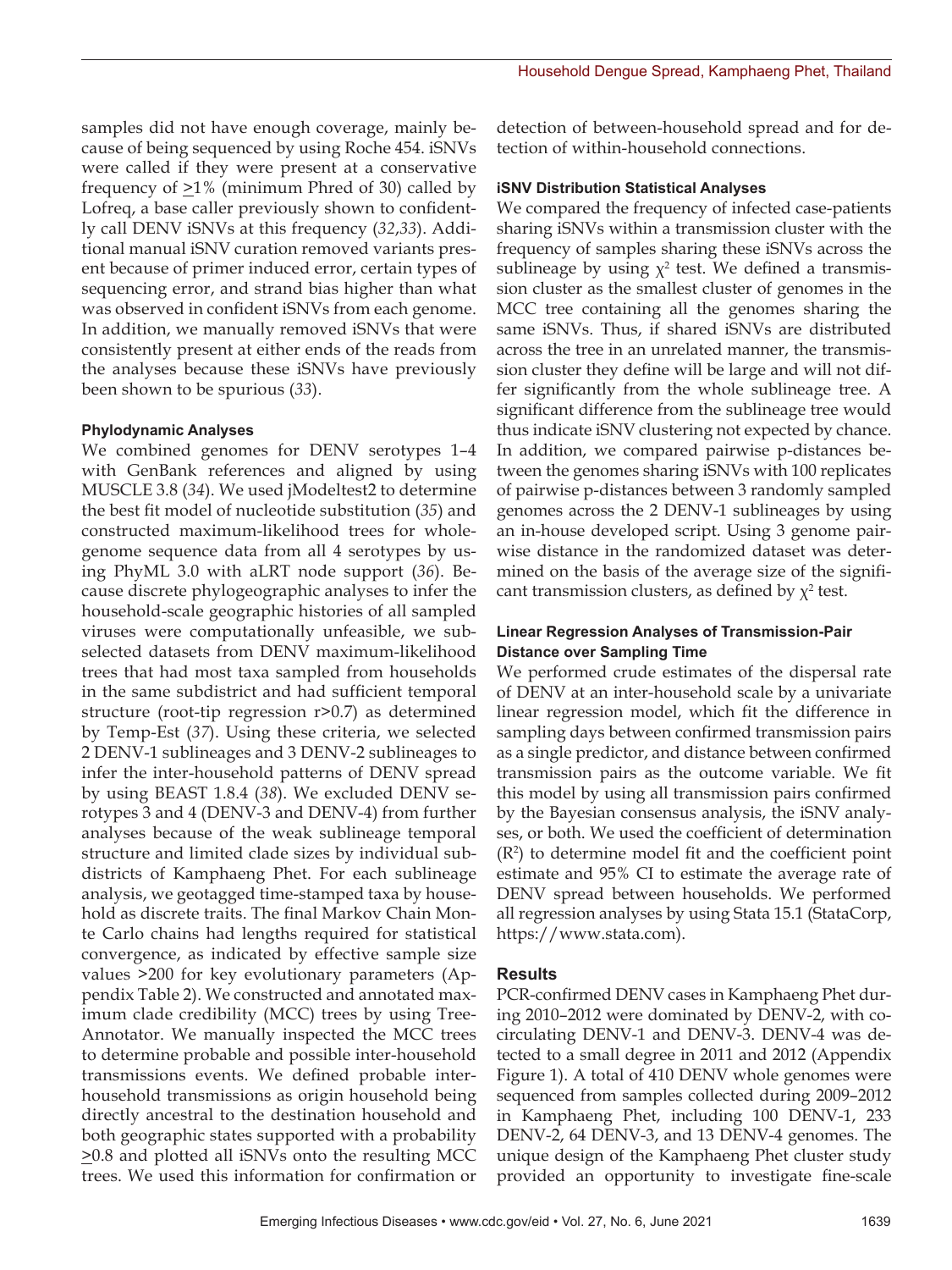DENV spread between households in Kamphaeng Phet. Analyses of DENV serotype 1–4 phylogenetic trees identified 2 DENV-1 and 3 DENV-2 sublineages with adequate temporal structure and sufficient sample size for Bayesian analyses. DENV consensus genomes from DENV-1 and DENV-2 sublineages geotagged by their respective household of sampling were used as discrete traits for Bayesian ancestral state reconstructions. We confirmed between-household direct connections with high probability in 4 DENV-1 cases and 3 DENV-2 cases, in 7 different subdistricts of Kamphaeng Phet (Table 1; Appendix Figures 2, 3).

These analyses also indicated many weakly supported inter-household transmissions (probability of origin or destination household <0.8) (Appendix Table 3). This finding highlighted the limited spatial and temporal resolution that is obtained by consensus genome data only, and prompted an analysis of iSNVs.

We determined iSNVs for each of the DENV-1 genomes and plotted on the sublineage MCC trees of DENV-1. Closely related viruses in the MCC phylogenies often shared the same iSNV spectra, including >2 shared iSNVs (Appendix, Appendix Figure 2). In total, this analysis revealed 3 transmission clusters that involved shared iSNVs, revealing direct DENV spread between households that were 20–800 m apart and involved a total of 11 persons (Table 2; Figure). The clusters contained persons from both separate and same households. The transmission confirmed by BEAST in transmission cluster 3 consisted of viruses with very little within-host variation (0 and 1 iSNV) (Appendix Figure 2), indicating that close transmission connections were not always characterized by iSNV sharing. In addition, this transmission cluster showed how iS-NVs can be lost in bigger clusters over time, such as the loss of 1853-C/T iSNV in 1 person from household TN18H023 (Appendix Figure 2). Thus, the presence of >2 shared iSNVs indicated fine-scale virus transmission connections, whereas absence of  $\geq$ 2 shared iSNVs did not imply lack of shared connection.

We examined the distribution of sampling times within the 3 iSNV-confirmed transmission clusters to further characterize DENV transmission dynamics at this fine scale. All persons from transmission cluster 3 were sampled within the same day, suggesting that they were inoculated at about the same time (Table 2). The close household proximity and time of infection, together with identical virus consensus sequence and shared minor variants, would indicate infection from a common source and simultaneous minor variant spread to >6 different persons. In contrast, persons from transmission cluster 1 were sampled ≈2 weeks apart, a period that exceeds the known DENV incubation period and would have required transmission and preservation of minor variants through several bottlenecks across the invertebrate–vertebrate transmission cycle. By comparison, household transmissions confirmed by BEAST analyses only (no shared iSNVs) were on average 19 days apart (Table 1).

Finally, we used the transmission events confirmed by either Bayesian consensus sequence analysis (Table 1) or iSNV analyses (Table 2) to estimate the rate of DENV spread within subdistricts and between households. We performed a linear regression of transmission-pair distances over sampling time, with a model fit indicating a strikingly linear relationship ( $R^2$  = 0.91) and a regression coefficient indicating that DENV disperses an average of 70 m/day (95% CI 54–86 m/day) within subdistricts in this study population (Appendix Figure 4).

#### **Discussion**

Dengue control approaches are best informed by granular characterization of the spatial epidemiology of these viruses. Even in active surveillance cohorts, however, resolution of transmissions on a householdscale is hampered by the limited geographic resolution permitted by case count, serologic, or even DENV whole-genome consensus sequence data. Our study

| Table 1. Summary of probable household-to-household spread of dengue virus inferred by consensus genomes, Kamphaeng Phet, |  |
|---------------------------------------------------------------------------------------------------------------------------|--|
| Thailand, 2009-2012                                                                                                       |  |

|                         |             | Origin household <sup>+</sup> | Destination household  | Approximate | Sampling time      |
|-------------------------|-------------|-------------------------------|------------------------|-------------|--------------------|
| Serotype and sublineage | Subdistrict | (location probability)        | (location probability) | distance, m | difference, d      |
| DENV-1, sublineage 1    | LD          | LD02H075 (1.0)                | LD01H116 (1.0)         | 1.400       | 19                 |
| DENV-1, sublineage 1    | SK          | SK06H346 (0.99)               | SK06H370 (1.0)         | 3.000       | 29                 |
| DENV-1, sublineage 7    | ΤN          | TN18H021 (0.88)               | TN18H014 (1.0)         | 80          |                    |
| DENV-1, sublineage 7    | NC.         | NC06H057 (0.82)               | NC06H407 (1.0)         | 30          | 0, 14 <sup>±</sup> |
| DENV-2, sublineage 2    | <b>NB</b>   | NB06H055 (0.80)               | NB06H084 (1.0)         | 800         | 13                 |
| DENV-2, sublineage 2    | NΡ          | NP08H080 (0.82)               | NP08H044 (1.0)         | 180         |                    |
| DENV-2, sublineage 6    | SK          | SK06H790 (0.99)               | SK06H485 (1.0)         | 3.000       | 49                 |

\*LD, Lan Dokmai; NB, Na Bo Kham; NC, Nakhon Chum; NP, Nong Pling; SK, Sa Kaeo; TN, Thep Nakhon.

†Households are described by their subdistrict, cluster, and house numbers, such that the first 2 letters denote subdistrict, the next 2-digit number denotes cluster, and an H followed by a 3-digit number denotes house number.

‡Two persons from the donor household were dengue virus–positive 2 weeks apart.‡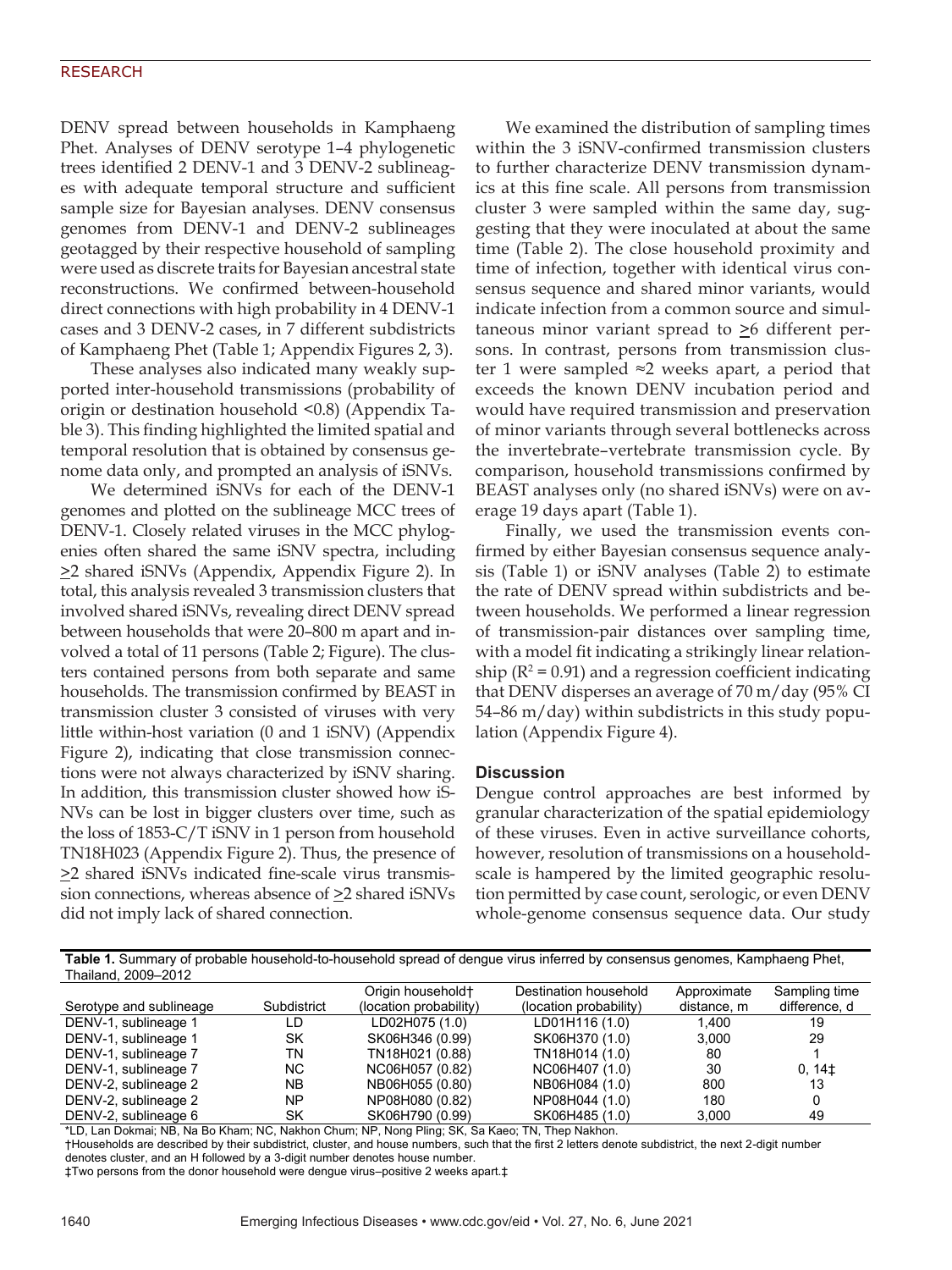|            | Transmission |            |             |                | Approximate |
|------------|--------------|------------|-------------|----------------|-------------|
| Sublineage | cluster      | Household+ | No. persons | Sampling dates | distance, m |
|            |              | LD02H056   |             | 2011 Jun 2     | 800         |
|            |              | LD10H001   |             | 2011 Jun 16    |             |
|            |              | ST05H002   |             | 2011 Nov 28-29 |             |
|            |              | TN18H023   |             | 2012 Oct 10    | $0 - 80$    |
|            |              | TN18H019   |             | 2012 Oct 10    |             |
|            |              | TN18H021±  |             | 2012 Oct 10    |             |
|            |              | TN18H014±  |             | 2012 Oct 9     |             |

**Table 2.** Dengue virus serotype 1 transmission clusters revealed by minor variant sharing, Kamphaeng Phet, Thailand, 2009–2012\*

\*LD, Lan Dokmai; ST, Song Tham; TN, Thep Nakhon.

†Households are described by their subdistrict, cluster, and house numbers, such that the first 2 letters denote subdistrict, the next 2-digit number denotes cluster, and an H followed by a 3-digit number denotes house number.

‡House or individual involvement with the transmission cluster also confirmed by BEAST analyses (*38*).

leveraged a prospective active surveillance study with dense case sampling over 4 years, 410 whole-genome sequences and a unique combination of withinhost and between-host viral genome variability to reconstruct transmission of DENV at unprecedented spatial scales. By using multiple lines of evidence, we tracked the transmission of DENV minor variants to trace DENV transmissions between households. Our findings emphasize the value of deep sequencing in resolving house-to-house transmission patterns, and

offer a proof-of-concept approach to use intra-host DENV diversity for fine-scale case linkage as a public health tool. Our approach also resolved 3 transmission chains involving persons residing in the same households, providing direct genomic evidence for peridomestic transmission of DENV. We therefore present an evolutionary biology framework for the resolution of DENV transmissions that cannot be differentiated on the basis of epidemiologic and consensus genome data alone.



**Figure.** Approximate locations of dengue virus serotype 1 household transmission clusters and chains, Kamphaeng Phet, Thailand. Chains were confirmed by Bayesian consensus sequence (magenta houses) or minor variant (green houses) analyses or both methods (blue house). Households are described by their subdistrict, cluster, and house numbers, such that the first 2 letters denote subdistrict, the next 2-digit number denotes cluster, and an H followed by a 3-digit number denotes house number. LD, Lan Dokmai; NC, Nakhon Chum; SK, Sa Kaeo; ST, Song Tham; TN, Thep Nakhon.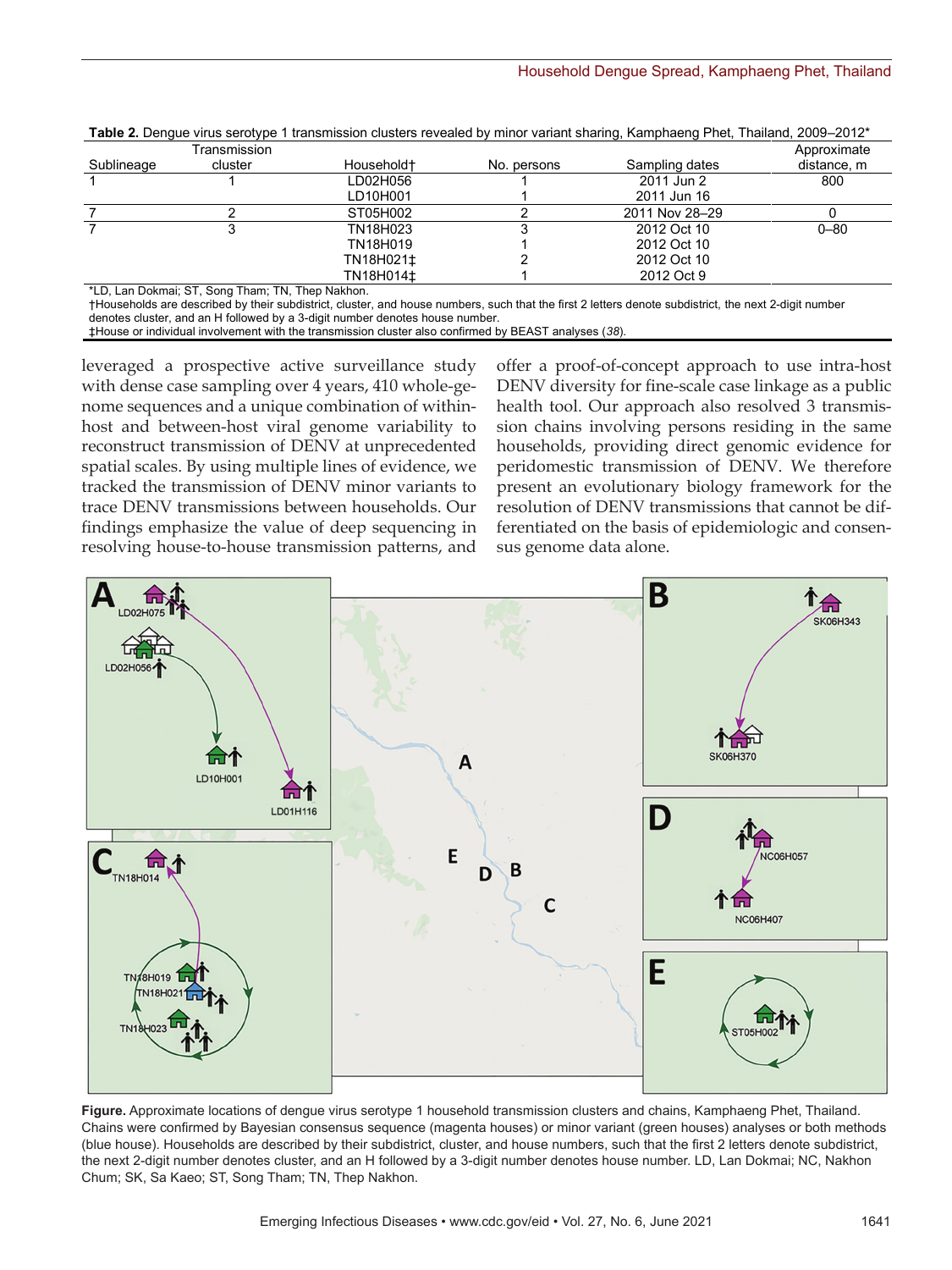Our results also show that sharing of iSNV patterns is not guaranteed between epidemiologically linked cases sampled within a 2 week period. iS-NVs might be lost because of bottlenecks, genetic drift, or individual immune responses. Therefore, the transmission dynamics of iSNVs are multifactorial, and iSNV-based case-linkage should be performed carefully in the context of complementary epidemiologic and consensus genome data. This point is emphasized by our detection of single iS-NVs shared among multiple unrelated cases across entire DENV lineages, suggesting that identical single iSNVs might be stochastically found among unlinked cases. Distinguishing these stochastic iSNVs from transmission-related iSNVs is essential, highlighting the importance of inclusion of closely related background datasets, as done in our study. Only a small proportion of iSNVs in our sequenced cases could be attributed to transmission events, similar to the findings of Sim et al (*39*), and this finding emphasizes the complex evolutionary landscapes of arbovirus iSNVs. Recently, methods have been developed to take into account intra- and inter-host variation for analyses of pathogen spread; however, the limited number of iSNVs in DENV, short sequencing reads, and erroneous or shared iSNVs across unrelated taxa, might be limiting factors influencing the confidence of these tools (*40*– *42*). Our findings also offer a framework to determine functional DENV bottleneck sizes between sampled human dengue cases. Prior studies have shown that bottlenecks within the mosquito vectors themselves range from 5 to 42 genomes and that as many as 11.5% iSNVs are shared between suspected human–human transmission pairs (*39*,*43*). Such bottleneck estimates broadly fit with our observations of constellations of as many as 5 iSNVs shared between human cases sampled 14 days apart. However, long-read sequencing and larger sample sizes, as well as direct samples, from both vector and human populations would be required to definitively determine the number of distinct viral genomes that are passed through human–vector bottlenecks. Even though our genomes were derived from lowpassage isolates, we did not observe a significant correlation between the number of passages or passage history and shared iSNVs (Appendix Table 1). Many iSNVs are preserved during low passage of DENV-1 clinical samples; nevertheless, in such instances, care must be taken along with use of appropriate statistics to ensure their accuracy (*44*).

The analyses of our confirmed consensus and minor variant transmission clusters further revealed a strong DENV spatial structure on an inter-household scale. Although household transmission pair distances varied from 0 to 3,000 m, our regression analysis of transmission pair distance over sampling time showed a strong linear relationship, indicating distance is a major determinant of DENV transmission at these ultra-fine spatial scales, and providing pilot estimates of the diffusion speed of DENV spread between households of 70 m/day (95% CI 54–86 m/day). Even though our regression analysis indicated a good model fit ( $R^2$  = 0.91), these coefficient estimates are nevertheless preliminary and are subject to potential nonindependence of transmission pair distance measurements and would benefit from confirmation in greater sample sizes in other study populations. This distance dependent dispersal between households was not noted in a prior Singapore study, which plotted uncorrected consensus genetic distance against geographic distance and sampling times (*21*). This finding highlights the importance of phylogenetic correction for genomic-based DENV tracing. Taken together, these findings support prior research that suggested that DENV transmissions are highly localized on this microspatial scale and might inform vectorcontrol operations (*12*).

Although our findings were derived from an intensive, 4-year active cluster investigation across a very well sampled geographic area, ascertainment bias was a potential weakness in our study. All sequences were either derived from index case-patients accessing care for febrile illness or their contacts who were only sampled in households within 100–200 m of the index case-patient. However, our dense sampling of index cases over a 4-year study period ensured a large number of sequenced specimens across the Kamphaeng Phet region across multiple cluster investigations. Two of the 9 genetically confirmed transmission pairs were detected between persons who were not sampled in the same index case–contact cluster, highlighting the incremental value of genomic data over epidemiologic data alone in DENV transmission tracing. Future improvements in deep sequencing methods (*45*), coupled with more intensive vector and host sampling, could greatly improve our understanding of the invertebrate–vertebrate DENV iSNV bottleneck size and better resolve DENV vector–human transmission dynamics.

In conclusion, we have provided proof-of-concept evidence to support a new evolutionary epidemiologic framework that incorporates both within-host and between-host viral variation to determine fine-scale DENV transmissions. Our framework offers precision tracing of DENV at inter- and intra-household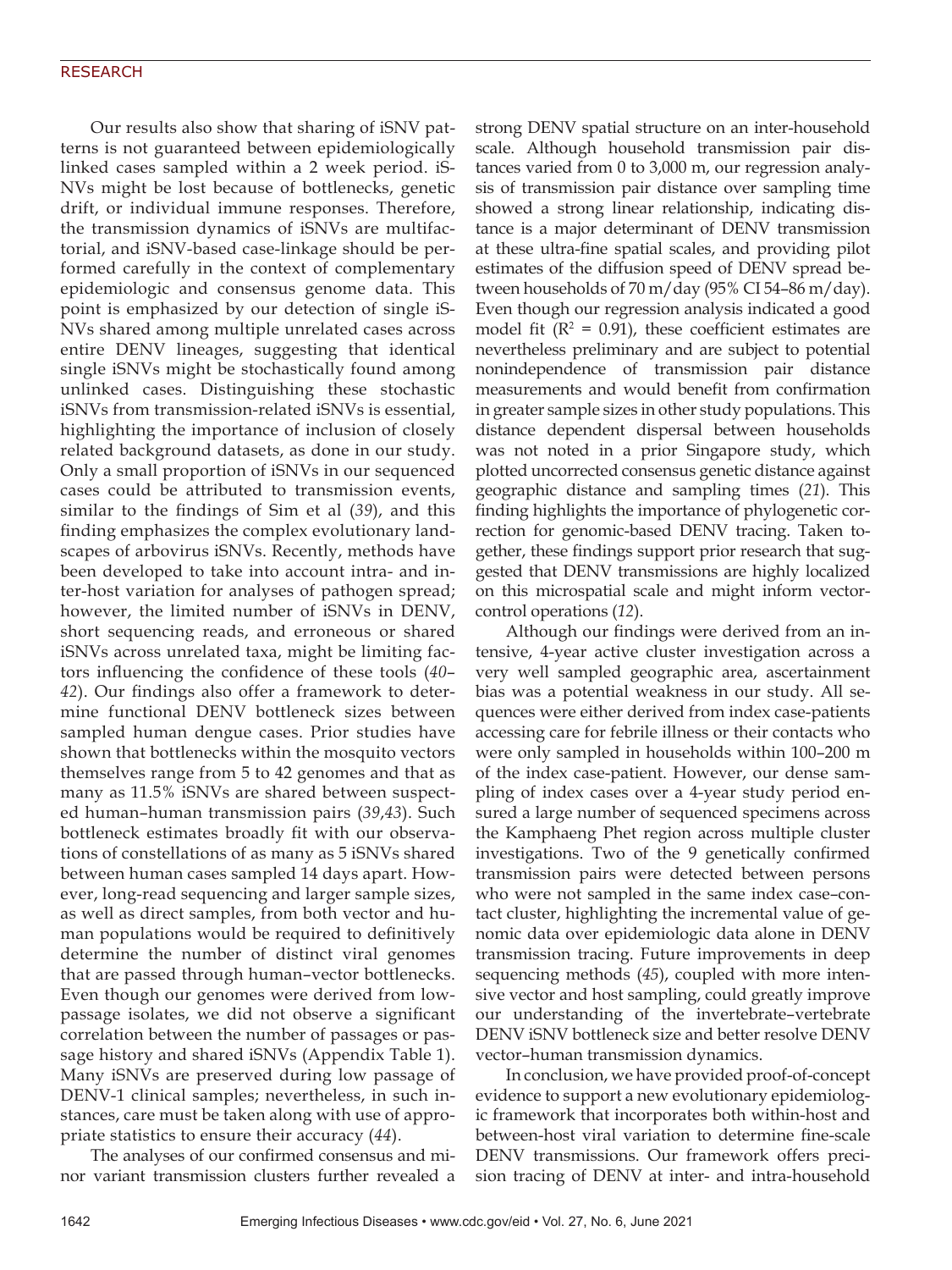scales and leverages recent similar applications used for study of influenza and Ebola viruses (*23*,*24*). Our findings warrant larger studies in these and other dengue surveillance cohorts, as well as exploration of how this approach can be used for other arboviruses such as chikungunya and Zika viruses. Ideally, such studies should be coupled with advances in the accuracy of long-read deployable sequencing platforms that could permit near real-time intra-host variant construction (*46*).

#### **Acknowledgments**

We thank Henrik Salje and Alan Rothman for their advice.

This work was supported by the National Institute of Allergy and Infectious Diseases (grant no. R01 GM083224), the Military Infectious Diseases Program, and the Armed Forces Health Surveillance Branch and its Global Emerging Infections Surveillance Section.

The views expressed in this article are those of the authors and do not necessarily reflect the official policy or position of the National Institutes of Health, Department of the Army, Department of Defense, or the US Government. Several of the authors are US Government employees. This work was prepared as part of their official duties. Title 17 U.S.C. § 105 provides that "Copyright protection under this title is not available for any work of the United States Government." Title 17 U.S.C. §101 defines a US Government work as a work prepared by a military service member or employee of the US Government as part of that person's official duties. The investigators have adhered to the policies for protection of human subjects as prescribed in Army Regulations 70–25.

## **About the Author**

Dr. Maljkovic Berry is the chief of the Viral Genomics section at the Viral Diseases Branch, Walter Reed Army Institute of Research. Her research includes evolution of vectorborne and respiratory viruses as well as viral genomic surveillance.

#### **References**

- 1. Bhatt S, Gething PW, Brady OJ, Messina JP, Farlow AW, Moyes CL, et al. The global distribution and burden of dengue. Nature. 2013;496:504–7. https://doi.org/10.1038/ nature12060
- 2. Brady OJ, Gething PW, Bhatt S, Messina JP, Brownstein JS, Hoen AG, et al. Refining the global spatial limits of dengue virus transmission by evidence-based consensus. PLoS Negl Trop Dis. 2012;6:e1760. https://doi.org/10.1371/journal. pntd.0001760
- Yoon IK. Focal dengue virus transmission in Kamphaeng Phet, Thailand and implications for management. Southeast Asian J Trop Med Public Health. 2015;46(Suppl 1):17–25.
- 4. Alera MT, Srikiatkhachorn A, Velasco JM, Tac-An IA, Lago CB, Clapham HE, et al. Incidence of dengue virus infection in adults and children in a prospective longitudinal cohort in the Philippines. PLoS Negl Trop Dis. 2016;10:e0004337. https://doi.org/10.1371/journal. pntd.0004337
- 5. Nisalak A, Clapham HE, Kalayanarooj S, Klungthong C, Thaisomboonsuk B, Fernandez S, et al. Forty years of dengue surveillance at a tertiary pediatric hospital in Bangkok, Thailand, 1973–2012. Am J Trop Med Hyg. 2016;94:1342–7. https://doi.org/10.4269/ajtmh.15-0337
- 6. Cucunawangsih, Lugito NPH. Trends of Dengue Disease Epidemiology. Virology (Auckl). 2017;8:1178122X17695836.
- 7. Messina JP, Brady OJ, Scott TW, Zou C, Pigott DM, Duda KA, et al. Global spread of dengue virus types: mapping the 70 year history. Trends Microbiol. 2014;22:138– 46. https://doi.org/10.1016/j.tim.2013.12.011
- 8. Hoang Quoc C, Henrik S, Isabel RB, In-Kyu Y, Chau NV, Hung NT, et al. Synchrony of dengue incidence in Ho Chi Minh City and Bangkok. PLoS Negl Trop Dis. 2016;10:e0005188. https://doi.org/10.1371/journal.pntd.0005188
- 9. Bhoomiboonchoo P, Gibbons RV, Huang A, Yoon IK, Buddhari D, Nisalak A, et al. The spatial dynamics of dengue virus in Kamphaeng Phet, Thailand. PLoS Negl Trop Dis. 2014;8:e3138. https://doi.org/10.1371/journal.pntd.0003138
- 10. Bhoomiboonchoo P, Nisalak A, Chansatiporn N, Yoon IK, Kalayanarooj S, Thipayamongkolgul M, et al. Sequential dengue virus infections detected in active and passive surveillance programs in Thailand, 1994-2010. BMC Public Health. 2015;15:250. https://doi.org/10.1186/ s12889-015-1590-z
- 11. Pollett S, Melendrez MC, Maljkovic Berry I, Duchêne S, Salje H, Cummings DAT, et al. Understanding dengue virus evolution to support epidemic surveillance and countermeasure development. Infect Genet Evol. 2018;62:279–95. https://doi.org/10.1016/j.meegid.2018.04.032
- 12. Salje H, Lessler J, Maljkovic Berry I, Melendrez MC, Endy T, Kalayanarooj S, et al. Dengue diversity across spatial and temporal scales: Local structure and the effect of host population size. Science. 2017;355:1302–6. https://doi.org/10.1126/science.aaj9384
- 13. Tian H, Sun Z, Faria NR, Yang J, Cazelles B, Huang S, et al. Increasing airline travel may facilitate co-circulation of multiple dengue virus serotypes in Asia. PLoS Negl Trop Dis. 2017;11:e0005694. https://doi.org/10.1371/journal. pntd.0005694
- 14. Normile D. Tropical medicine. Surprising new dengue virus throws a spanner in disease control efforts. Science. 2013;342:415. https://doi.org/10.1126/science.342.6157.415
- 15. Vasilakis N, Cardosa J, Hanley KA, Holmes EC, Weaver SC. Fever from the forest: prospects for the continued emergence of sylvatic dengue virus and its impact on public health. Nat Rev Microbiol. 2011;9:532–41. https://doi.org/10.1038/ nrmicro2595
- 16. Myat Thu H, Lowry K, Jiang L, Hlaing T, Holmes EC, Aaskov J. Lineage extinction and replacement in dengue type 1 virus populations are due to stochastic events rather than to natural selection. Virology. 2005;336:163–72. https://doi.org/10.1016/j.virol.2005.03.018
- 17. Rico-Hesse R, Harrison LM, Salas RA, Tovar D, Nisalak A, Ramos C, et al. Origins of dengue type 2 viruses associated with increased pathogenicity in the Americas. Virology. 1997;230:244–51. https://doi.org/10.1006/viro.1997.8504
- 18. Rabaa MA, Klungthong C, Yoon IK, Holmes EC, Chinnawirotpisan P, Thaisomboonsuk B, et al. Frequent in-migration and highly focal transmission of dengue viruses